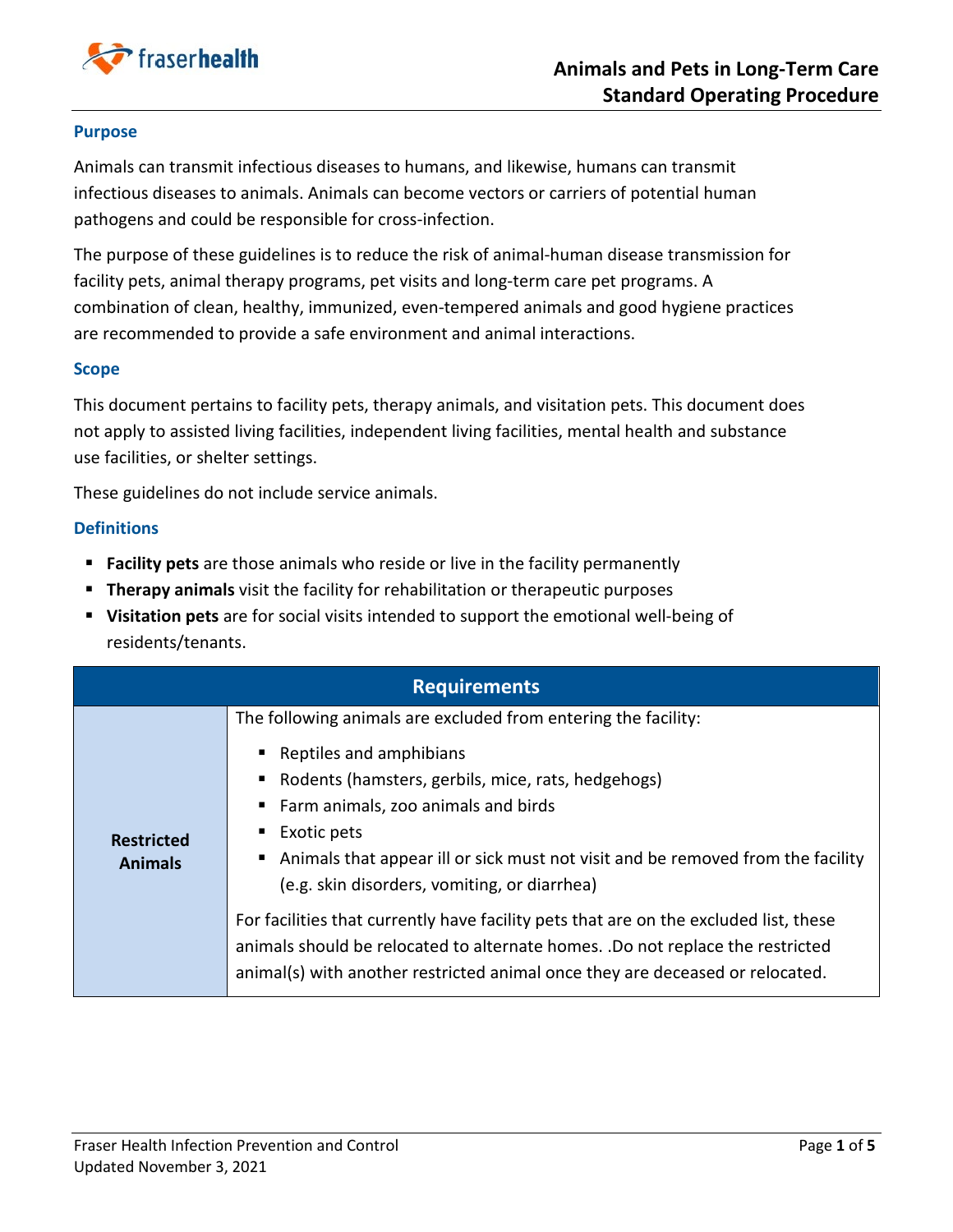

| Eligibility<br>Requirement | Only domestic companion animals suitable for animal therapy, pet programs or<br>animal visitation that are appropriately screened by the facility should be<br>considered for live-in or visitation. The animal must meet the following<br>requirements:<br>■ Has received all required vaccinations (documentation required)<br>Receives an annual veterinarian examination (documentation required)<br>ш<br>In good health and free of wounds, communicable diseases and parasites<br>(documentation from veterinarian required)<br>A minimum of one year-old<br>■ Neutered or spayed<br>Litter trained or housebroken<br>ш<br>Good tempered<br>Has not been fed a raw food diet of animal origin within the past 90 days due<br>to risk of salmonella or E.coli transmission<br>Animals that are aggressive or in season (in heat) should not be permitted into the<br>facility.<br>Please see Appendix A: Pet Visitation Checklist |
|----------------------------|----------------------------------------------------------------------------------------------------------------------------------------------------------------------------------------------------------------------------------------------------------------------------------------------------------------------------------------------------------------------------------------------------------------------------------------------------------------------------------------------------------------------------------------------------------------------------------------------------------------------------------------------------------------------------------------------------------------------------------------------------------------------------------------------------------------------------------------------------------------------------------------------------------------------------------------|
| <b>Visits</b>              | Visit requirements:<br>The animal must have a collar with a short leash, a harness or be in a pet<br>٠<br>carrier at all times while on facility premises<br>■ The animal must not be allowed to lick others<br>The animal must not be allowed in food preparation, clean supply and<br>medication preparation areas<br>Hands must be cleaned immediately after contact with the animal<br>■<br>Only pet owners and/or their animal handler should touch personal pets;<br>Other residents and staff should avoid contact with personal pets<br>Follow these guidelines for facility pets:<br>Residents and staff must perform hand hygiene after direct contact with the<br>п<br>pet<br>Facility pet must not be allowed in food preparation area, clean supply room,<br>medication room, and in isolation rooms                                                                                                                      |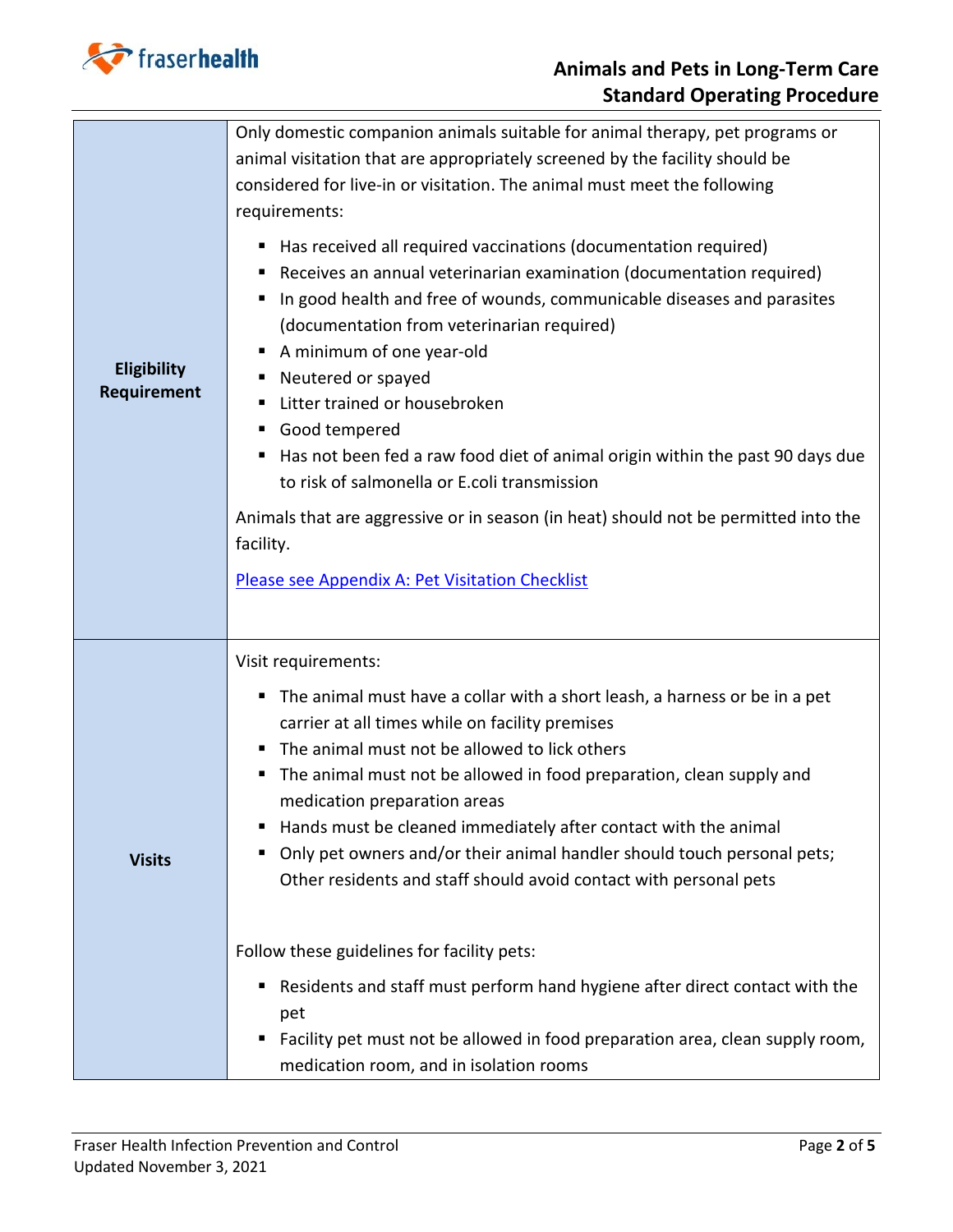

# **Animals and Pets in Long-Term Care Standard Operating Procedure**

|                                                | Facility pet may be allowed in resident room for visitation. Avoid placing<br>ш                                                                                                                                                                                                                                                                                                                                                                                                                                                                                                                                                                               |
|------------------------------------------------|---------------------------------------------------------------------------------------------------------------------------------------------------------------------------------------------------------------------------------------------------------------------------------------------------------------------------------------------------------------------------------------------------------------------------------------------------------------------------------------------------------------------------------------------------------------------------------------------------------------------------------------------------------------|
|                                                | animals on resident's bed. If the facility allows the pet to be placed on a                                                                                                                                                                                                                                                                                                                                                                                                                                                                                                                                                                                   |
|                                                | resident's bed, ensure there is a barrier between the pet and the resident's                                                                                                                                                                                                                                                                                                                                                                                                                                                                                                                                                                                  |
|                                                | linen.                                                                                                                                                                                                                                                                                                                                                                                                                                                                                                                                                                                                                                                        |
|                                                | During outbreaks follow these recommendations:                                                                                                                                                                                                                                                                                                                                                                                                                                                                                                                                                                                                                |
| <b>Outbreaks</b>                               | No external animal visits are allowed during outbreaks unless deemed<br>п<br>essential (i.e end of life). refer to the Visitation Table in the Long-Term Care,<br><b>Assisted Living COVID-19 Resource Toolkit</b><br>Facility pets must be relocated to a temporary location for the duration of the<br>ш<br>outbreak<br>Temporary location can include with family friends, boarding or kenneling, or<br>non-care area within the building                                                                                                                                                                                                                  |
| <b>Contraindications</b><br>to Animal Visits   | Residents/staff who have the following conditions should be<br>discouraged/protected from contact with animals:<br>• On additional precautions (e.g. Contact or Droplet Precautions)<br>Open wounds or tracheotomy<br>п<br><b>Burns</b><br>Immunocompromised<br>ш                                                                                                                                                                                                                                                                                                                                                                                             |
|                                                | Allergies or phobias to animals<br>п                                                                                                                                                                                                                                                                                                                                                                                                                                                                                                                                                                                                                          |
|                                                | In preparation for a visit, animal handlers must:                                                                                                                                                                                                                                                                                                                                                                                                                                                                                                                                                                                                             |
| <b>Animal Handler</b><br><b>Responsibility</b> | • Obtain approval for animal visitation in advance<br>Bathe and groom the animal within 24 hours before the visit<br>п<br>Ensure nails are short with no rough edges or wearing protective coverings<br>ш<br>Exercise or walk dogs outside the facility before they visit<br>Brush cats and apply an anti-allergen grooming product<br>Stop feeding the animal at least two hours before the visit<br>п<br>Ensure neither handler or animal are ill<br>ш<br>During visit, animal handlers must:<br>Ensure the animal is restrained appropriately<br>п<br>Restrain the animal from licking other people<br>ш<br>Avoid feeding the animal during the visit<br>п |
|                                                | Ensure the animal has adequate breaks for water and elimination needs<br>п                                                                                                                                                                                                                                                                                                                                                                                                                                                                                                                                                                                    |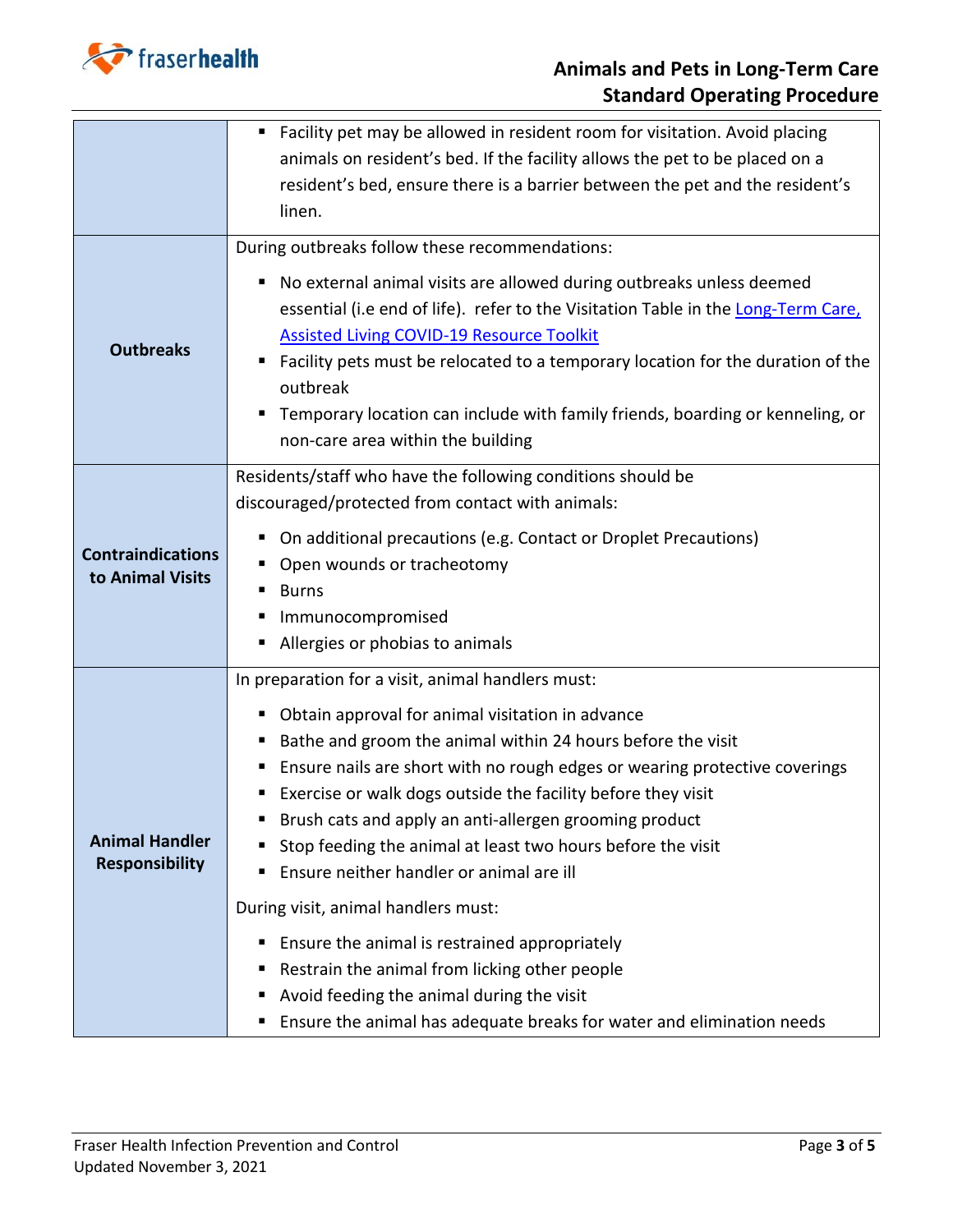

# **Animals and Pets in Long-Term Care Standard Operating Procedure**

|                                          | Clean up after the animal and notify a nurse to contact Environmental<br>п<br>Services/Housekeeping to sanitize any area that may have inadvertently<br>become soiled<br>Avoid placing animals on resident's bed. If the facility allows the pet to be<br>placed on a resident's bed, ensure there is a barrier between the animal and<br>the resident's linen.<br>Ensure personal pets only interact with their owners, handlers, and facility<br>staff assisting with the visit                                                                                                                                                                                                                                                                                                                                                                                                                                                                                                                                                                                                                                                                                                                                                                                                                                                                                                                                                                                                                                         |
|------------------------------------------|---------------------------------------------------------------------------------------------------------------------------------------------------------------------------------------------------------------------------------------------------------------------------------------------------------------------------------------------------------------------------------------------------------------------------------------------------------------------------------------------------------------------------------------------------------------------------------------------------------------------------------------------------------------------------------------------------------------------------------------------------------------------------------------------------------------------------------------------------------------------------------------------------------------------------------------------------------------------------------------------------------------------------------------------------------------------------------------------------------------------------------------------------------------------------------------------------------------------------------------------------------------------------------------------------------------------------------------------------------------------------------------------------------------------------------------------------------------------------------------------------------------------------|
| <b>Facility</b><br><b>Responsibility</b> | " The Facility/Unit Manager or delegate must approve the animal's visit in<br>advance before the animal is allowed on the unit<br>Leaders of particular sites/programs must ensure mechanisms are in place<br>п<br>within sites/programs to address concerns and disputes about animal<br>visitation<br>Facilitate animal visits in designated areas, avoiding resident rooms unless<br>п<br>approved and dining areas<br>Ensure that residents with wounds or devices that are participating in animal<br>visitation have their wounds/devices securely covered prior to any<br>interaction<br>Provide hand hygiene stations for cleaning hands before and after animal<br>п<br>handling<br>For facility pets, ensure procedure and documentation is established for the<br>٠<br>following:<br>$\circ$ There must be a dedicated person(s) responsible for the care of the facility<br>pet<br>o Ensure procedure and documentation is established for the following:<br>o Ongoing veterinary care arrangements<br>o Feeding: food and water bowls must be washed at least daily<br>Cleaning and sanitizing living space, bedding and toys using facility<br>$\circ$<br>procedures and facility-approved products<br>o Birdcages, if used and unavoidable, have a cleanable container under the<br>cage to contain scattered birdseed, feathers, etc. Clean bird cages on a<br>routine basis.<br>$\circ$ Provide a dedicated storage area for pet supplies away from medication<br>rooms, clean supply rooms and kitchens |